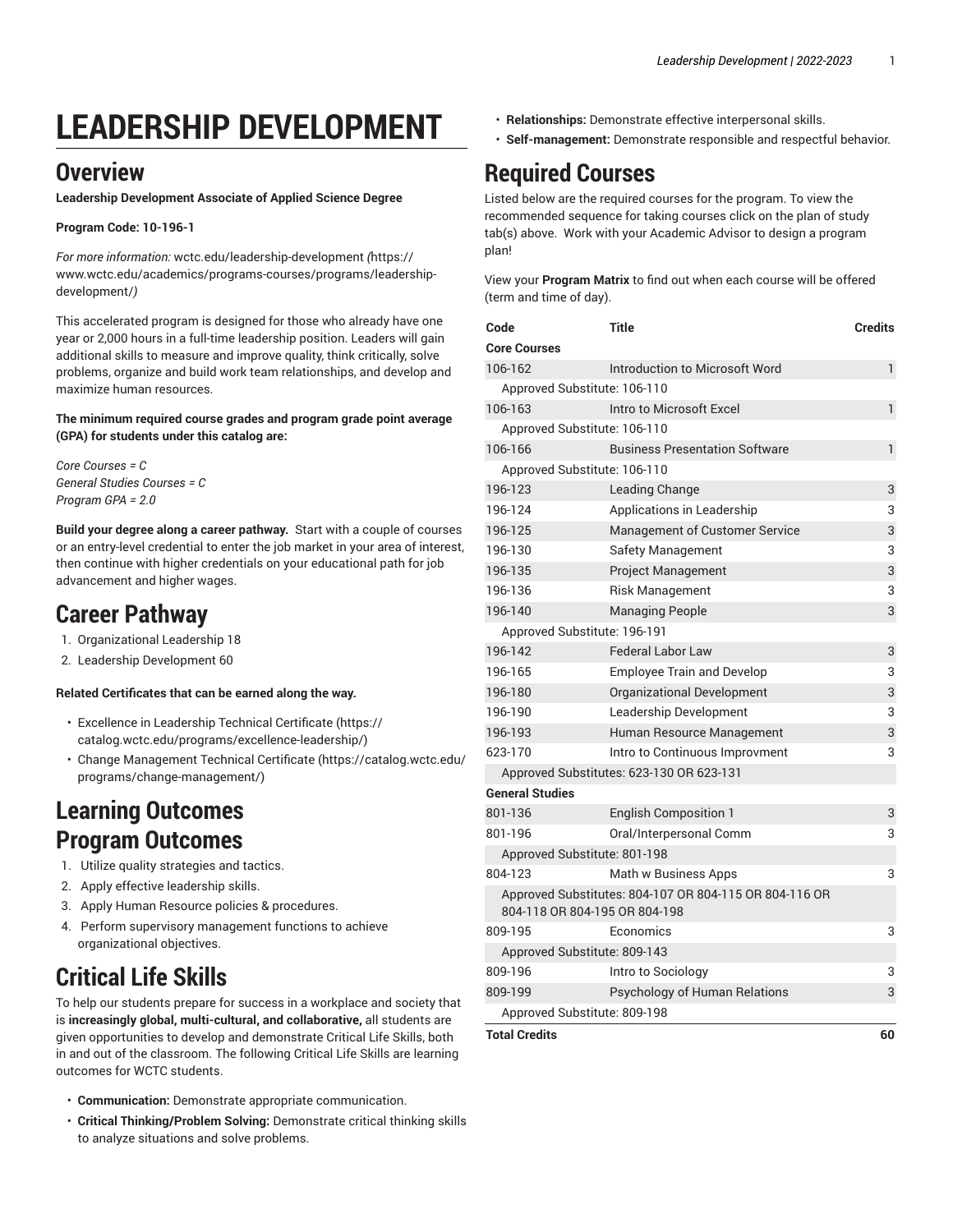### **Full-time, Fall Start Plan**

| <b>First Year</b>     |                                                                 |                |
|-----------------------|-----------------------------------------------------------------|----------------|
| <b>Fall Term 1</b>    |                                                                 | <b>Credits</b> |
| 196-140               | <b>Managing People</b>                                          | 3              |
| 801-136               | <b>English Composition 1</b>                                    | 3              |
|                       | <b>Credits</b>                                                  | 6              |
| <b>Fall Term 2</b>    |                                                                 |                |
| 196-130               | <b>Safety Management</b>                                        | 3              |
| 623-170               | Intro to Continuous Improvment                                  | 3              |
|                       | <b>Credits</b>                                                  | 6              |
| <b>Winter Interim</b> |                                                                 |                |
| 106-162               | Introduction to Microsoft Word This course<br>will run 4 weeks. | 1              |
|                       | <b>Credits</b>                                                  | 1              |
| <b>Spring Term 1</b>  |                                                                 |                |
| 196-190               | Leadership Development                                          | 3              |
| 804-123               | Math w Business Apps                                            | 3              |
|                       | <b>Credits</b>                                                  | 6              |
| <b>Spring Term 2</b>  |                                                                 |                |
| 196-123               | Leading Change                                                  | 3              |
| 196-124               | Applications in Leadership                                      | 3              |
|                       | <b>Credits</b>                                                  | 6              |
| <b>Second Year</b>    |                                                                 |                |
| <b>Summer Interim</b> |                                                                 |                |
| 801-196               | Oral/Interpersonal Comm                                         | 3              |
|                       | <b>Credits</b>                                                  | 3              |
| <b>Summer Term</b>    |                                                                 |                |
| 106-166               | <b>Business Presentation Software This course</b>               | 1              |
|                       | will run 4 weeks.                                               |                |
| 196-135               | <b>Project Management</b>                                       | 3              |
|                       | <b>Credits</b>                                                  | 4              |
| <b>Fall Term 1</b>    |                                                                 |                |
| 196-125               | Management of Customer Service                                  | 3              |
| 809-195               | Economics                                                       | 3              |
|                       | <b>Credits</b>                                                  | 6              |
| <b>Fall Term 2</b>    |                                                                 |                |
| 196-136               | <b>Risk Management</b>                                          | 3              |
| 196-193               | Human Resource Management                                       | 3              |
|                       | <b>Credits</b>                                                  | 6              |
| <b>Winter Interim</b> |                                                                 |                |
| 106-163               | Intro to Microsoft Excel This course will run 4                 | 1              |
|                       | weeks.                                                          |                |
|                       | <b>Credits</b>                                                  | 1              |
| <b>Spring Term 1</b>  |                                                                 |                |
| 196-142               | <b>Federal Labor Law</b>                                        | 3              |
| 809-196               | Intro to Sociology                                              | 3              |
|                       | <b>Credits</b>                                                  | 6              |
| <b>Spring Term 2</b>  |                                                                 |                |
| 196-165               | <b>Employee Train and Develop</b>                               | 3              |
| 809-199               | Psychology of Human Relations                                   | 3              |
|                       | <b>Credits</b>                                                  | 6              |
|                       |                                                                 |                |

#### **Third Year Summer Interim** [196-180](/search/?P=196-180) Organizational Development 3 **Credits 3 Total Credits 60 Part-time, Fall Start Plan Course Title Credits First Year Fall Term 1** 801-136 English Composition 1 3 **Credits 3 Fall Term 2** 196-193 Human Resource Management 3 **Credits 3 Winter Interim** 106-162 Introduction to Microsoft Word 1 **Credits 1 Spring Term 1** 196-140 Managing People 3 **Credits 3 Spring Term 2** 196-165 Employee Train and Develop 3 **Credits 3 Second Year Summer Term** 106-163 Intro to Microsoft Excel 1 **Credits 1 Fall Term 1** 804-123 Math w Business Apps 3 **Credits 3 Fall Term 2** 623-170 Intro to Continuous Improvment 3 **Credits 3 Winter Interim** 106-166 Business Presentation Software 1 **Credits 1 Spring Term 1** 196-190 Leadership Development 3 **Credits 3 Spring Term 2** 196-136 Risk Management 3 **Credits 3 Third Year Summer Term** 196-135 Project Management 3 **Credits 3 Fall Term 1** 809-195 Economics 3 **Credits 3**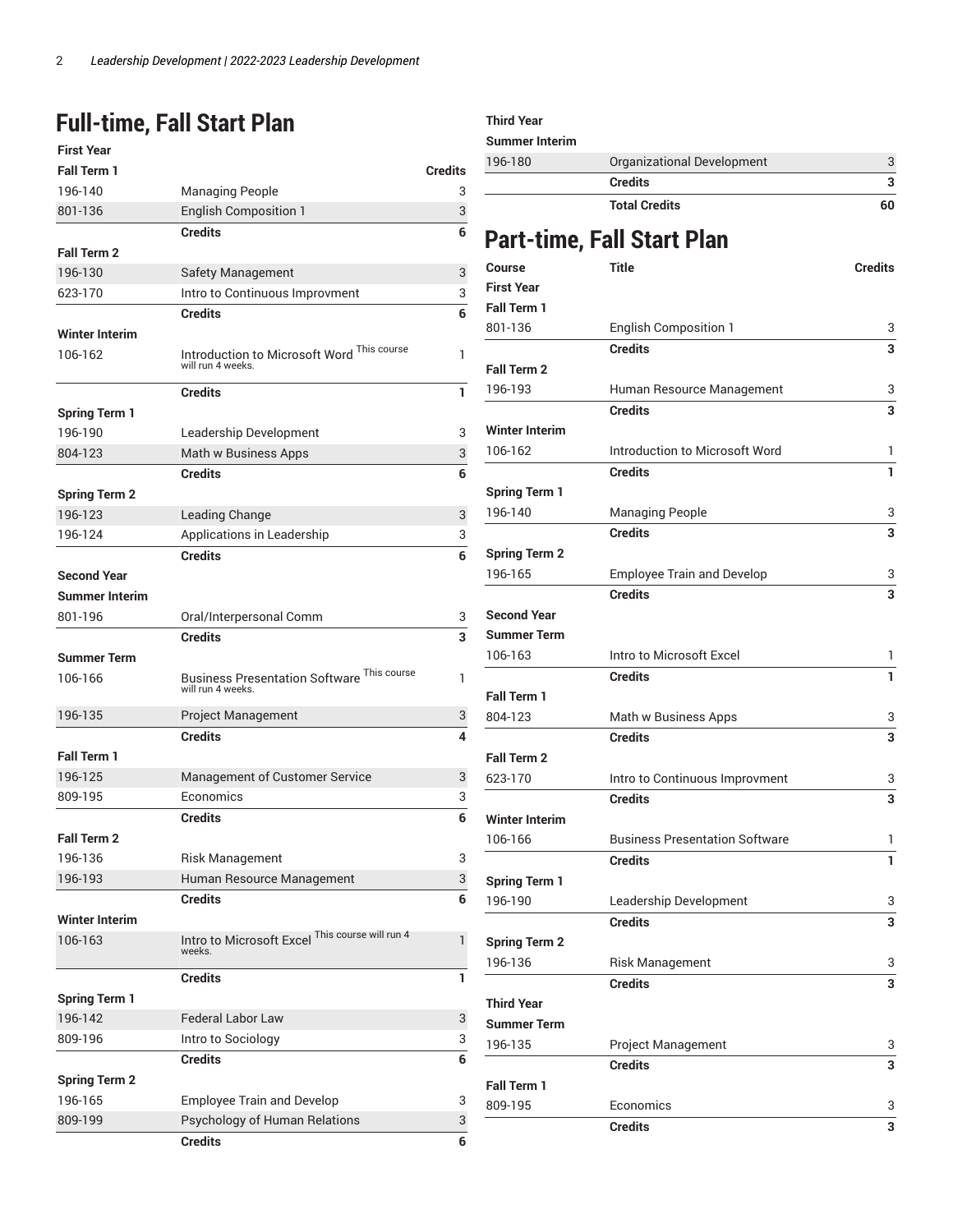#### **Fall Term 2** 196-125 Management of Customer Service 3 **Credits 3 Spring Term 1** 196-142 Federal Labor Law 3 **Credits 3 Spring Term 2** 196-123 Leading Change 3 **Credits 3 Fourth Year Summer Term** 196-130 Safety Management 3 **Credits 3 Fall Term 1** 809-199 Psychology of Human Relations 3 **Credits 3 Fall Term 2** 809-196 **Intro to Sociology** 3 **Credits 3 Spring Term 1** 801-196 Oral/Interpersonal Comm 3 **Credits 3 Spring Term 2** 196-124 Applications in Leadership 3 **Credits 3 Fifth Year Summer Interim** 196-180 Organizational Development 3 **Credits 3 Total Credits 60**

# **Full-time, Spring Start Plan**

| <b>First Year</b>                 |                                                                 |                |
|-----------------------------------|-----------------------------------------------------------------|----------------|
| <b>Spring Term 1</b>              |                                                                 | <b>Credits</b> |
| 196-190<br>Leadership Development |                                                                 | 3              |
| 801-136                           | <b>English Composition 1</b>                                    | 3              |
|                                   | <b>Credits</b>                                                  | 6              |
| <b>Spring Term 2</b>              |                                                                 |                |
| 196-193                           | Human Resource Management                                       | 3              |
| 623-170                           | Intro to Continuous Improvment                                  | 3              |
|                                   | <b>Credits</b>                                                  | 6              |
| <b>Summer Term</b>                |                                                                 |                |
| 106-162                           | Introduction to Microsoft Word This course<br>will run 4 weeks. | $\mathbf{1}$   |
| 196-135                           | <b>Project Management</b>                                       | 3              |
|                                   | <b>Credits</b>                                                  | $\overline{4}$ |
| <b>Fall Term 1</b>                |                                                                 |                |
| 196-125                           | <b>Management of Customer Service</b>                           | 3              |
| 196-140                           | <b>Managing People</b>                                          | 3              |
|                                   | <b>Credits</b>                                                  | 6              |
| <b>Fall Term 2</b>                |                                                                 |                |
| 196-130                           | Safety Management                                               | 3              |

| 196-165               | <b>Employee Train and Develop</b>                                      | 3  |
|-----------------------|------------------------------------------------------------------------|----|
|                       | <b>Credits</b>                                                         | 6  |
| <b>Winter Interim</b> |                                                                        |    |
| 106-163               | Intro to Microsoft Excel This course will run 4<br>weeks.              | 1  |
|                       | <b>Credits</b>                                                         | 1  |
| <b>Second Year</b>    |                                                                        |    |
| <b>Spring Term 1</b>  |                                                                        |    |
| 196-142               | <b>Federal Labor Law</b>                                               | 3  |
| 809-199               | Psychology of Human Relations                                          | 3  |
|                       | <b>Credits</b>                                                         | 6  |
| <b>Spring Term 2</b>  |                                                                        |    |
| 196-123               | Leading Change                                                         | 3  |
| 196-124               | Applications in Leadership                                             | 3  |
|                       | <b>Credits</b>                                                         | 6  |
| <b>Summer Interim</b> |                                                                        |    |
| 196-180               | Organizational Development                                             | 3  |
|                       | <b>Credits</b>                                                         | 3  |
| <b>Summer Term</b>    |                                                                        |    |
| 809-196               | Intro to Sociology                                                     | 3  |
| 106-166               | <b>Business Presentation Software This course</b><br>will run 4 weeks. |    |
|                       | <b>Credits</b>                                                         | 4  |
| Fall Term 1           |                                                                        |    |
| 804-123               | Math w Business Apps                                                   | 3  |
| 809-195               | Economics                                                              | 3  |
|                       | <b>Credits</b>                                                         | 6  |
| Fall Term 2           |                                                                        |    |
| 196-136               | <b>Risk Management</b>                                                 | 3  |
| 801-196               | Oral/Interpersonal Comm                                                | 3  |
|                       | <b>Credits</b>                                                         | 6  |
|                       | <b>Total Credits</b>                                                   | 60 |

### **Part-time, Spring Start Plan**

| <b>First Year</b>    |                                                                 |                |
|----------------------|-----------------------------------------------------------------|----------------|
| <b>Spring Term 1</b> |                                                                 | <b>Credits</b> |
| 801-136              | <b>English Composition 1</b>                                    | 3              |
|                      | <b>Credits</b>                                                  | 3              |
| <b>Spring Term 2</b> |                                                                 |                |
| 196-193              | Human Resource Management                                       | 3              |
|                      | <b>Credits</b>                                                  | 3              |
| <b>Summer Term</b>   |                                                                 |                |
| 106-162              | Introduction to Microsoft Word This course<br>will run 4 weeks. | 1              |
| 106-163              | Intro to Microsoft Excel This course will run 4<br>weeks.       | 1              |
|                      | <b>Credits</b>                                                  | $\overline{2}$ |
| Fall Term 1          |                                                                 |                |
| 196-140              | <b>Managing People</b>                                          | 3              |
|                      | <b>Credits</b>                                                  | 3              |